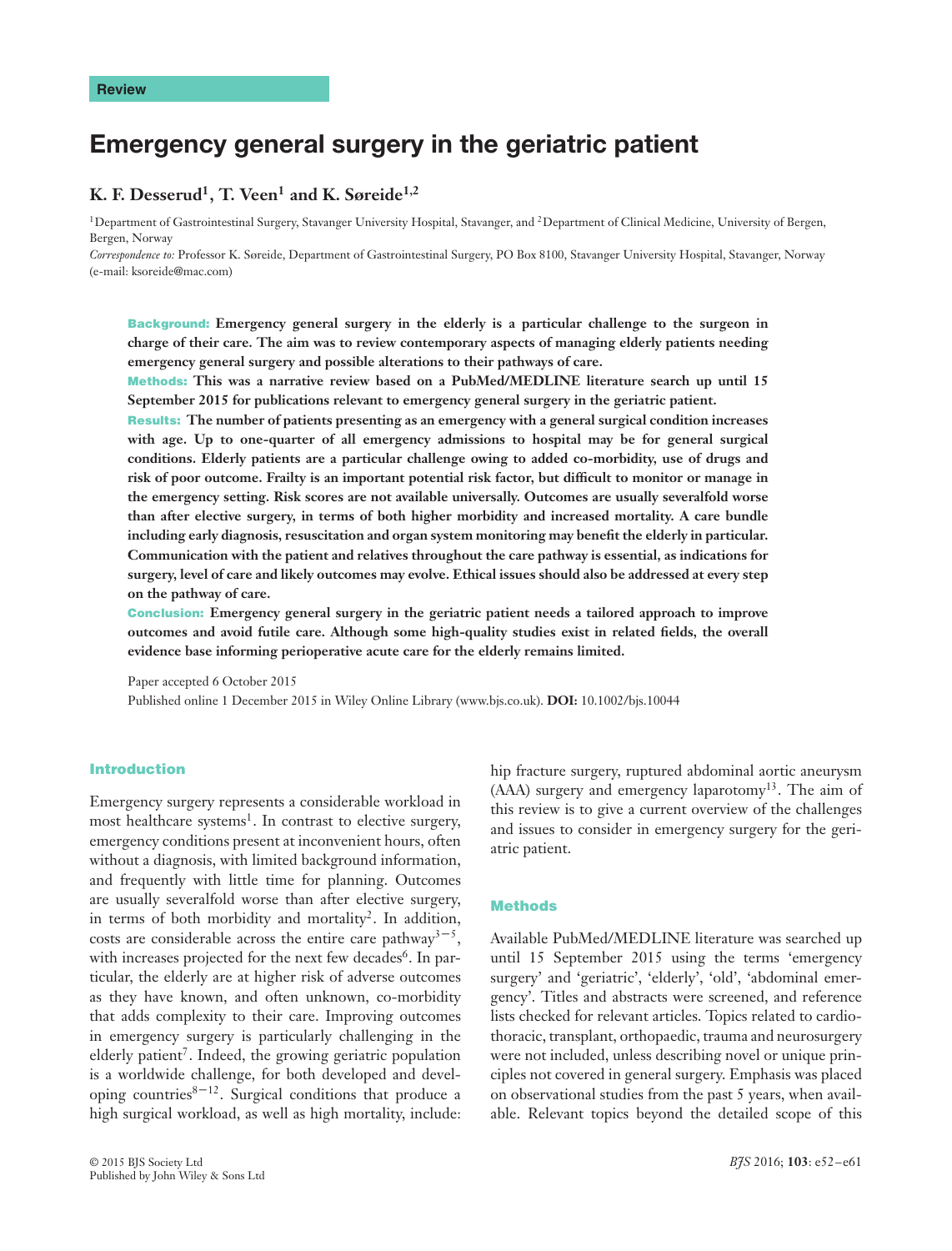narrative review were referenced by recent comprehensive reviews, systematic reviews, opinion papers or guidelines, where applicable.

# **Burden of emergency surgery conditions in the elderly**

Emergency general surgery makes up 8–26 per cent of all hospital admissions<sup>14,15</sup>. Admissions are increasing annually in developed countries, with the elderly population making a definite contribution to the overall increase in admissions and procedures done<sup>14</sup>. Notably, the need for emergency surgery increases with age, as does the rate of complications and mortality<sup>16</sup>. As the average age of admitted patients increases, so the effect of physiological decline has a more prominent effect on outcomes. Thus, several emergency conditions carry a much higher age-adjusted incidence for each age decade above 60 years, including bone fractures<sup>17</sup>, perforated gastroduodenal ulcer<sup>18</sup>, emergency hernia repair<sup>19</sup> and ruptured AAA<sup>20</sup>. Mortality after emergency surgery increases by each decade, with a notable increase above 75 years of age in injured patients<sup>21</sup>. The overall risk of cancer also increases with age, and consequently emergency presentation with malignant disease does too. The prevalence of other medical conditions increases with age, as does the number of drugs used to treat co-morbidity. Together, the expected increase in the elderly population, the higher rate of emergency presentation and the added risks of unplanned surgery pose an enormous challenge to healthcare systems, and to surgical services in particular.

# **Mortality after emergency general surgery in the elderly**

The mortality rate after emergency surgery is considerably higher in the elderly, even for conditions usually regarded as having low mortality. For example, in acute appendicitis the reported mortality rate in patients aged over 70 years is six to seven times higher than in those aged  $20-49$  years<sup>22</sup>. Perioperative mortality after emergency abdominal surgery is usually reported to be about  $15-20$  per cent<sup>23-28</sup>, depending on age and diagnosis. Mortality increases with every decade of age beyond 50 years, reaching 40–50 per cent in those aged 80 years and above<sup>25,29</sup>. In a global assessment of mortality in emergency surgical conditions<sup>1</sup>, the most common cause of death was complicated peptic ulcer disease, followed by AAA, bowel obstruction, biliary disease, mesenteric ischaemia, peripheral vascular disease, abscess and soft tissue infections, and appendicitis. Notably, the death rate



**Fig. 1** Role of frailty on outcomes after a physiological insult. Patients may differ in physiological reserve and preinsult living status. Pathway **A** depicts independent living and a minor response to an insult (such as urinary tract infection or mild appendicitis), from which the patient recovers quickly to preinsult status and the same physiological reserve. In pathway B, the degree of independence is reduced, and the insult (for example, surgery for strangulated small bowel, or perforated peptic ulcer with abdominal sepsis) more severe, leading to dependence; if a second insult follows (such as postoperative pneumonia, cardiac event or anastomotic leak), the chance of returning to the same preoperative level of function is decreased, and in the very frail may result in death. In pathway C, the return to independent existence is possible after an uneventful recovery (for example from emergency surgery for colonic cancer), with no effect on long-term independence. Illustration modified from Clegg and colleagues $30$ 

per 100 000 inhabitants was twice as high in high-income countries compared with low- and middle-income countries (LMICs), although the overall number of deaths is higher in  $LMICs<sup>1</sup>$ . Beyond 30 days, higher mortality is reported up for to 1 year after surgery, usually 30–40 per  $cent<sup>24</sup>$ . This underscores the role of preoperative frailty in the elderly.

# **Screening, and assessment of frailty**

Frailty has been described as 'a state of vulnerability to poor resolution of homeostasis after a stressor event and is a consequence of cumulative decline in many physiological systems during a lifetime'30. Frailty results in a lack of resilience to any physiological insult (*Fig. 1*) that prevents recovery or achievement of the same functional level after the insult. The five indicators of frailty (weight loss, self-reported exhaustion, low energy expenditure, slow gait speed and weak grip strength) $30$  may be measured easily in an elective setting, but are difficult to assess reliably in a patient with acute disease. Several scores exist to monitor frailty in the elective setting, but none is reliable in emergency patients. Some studies, however, have described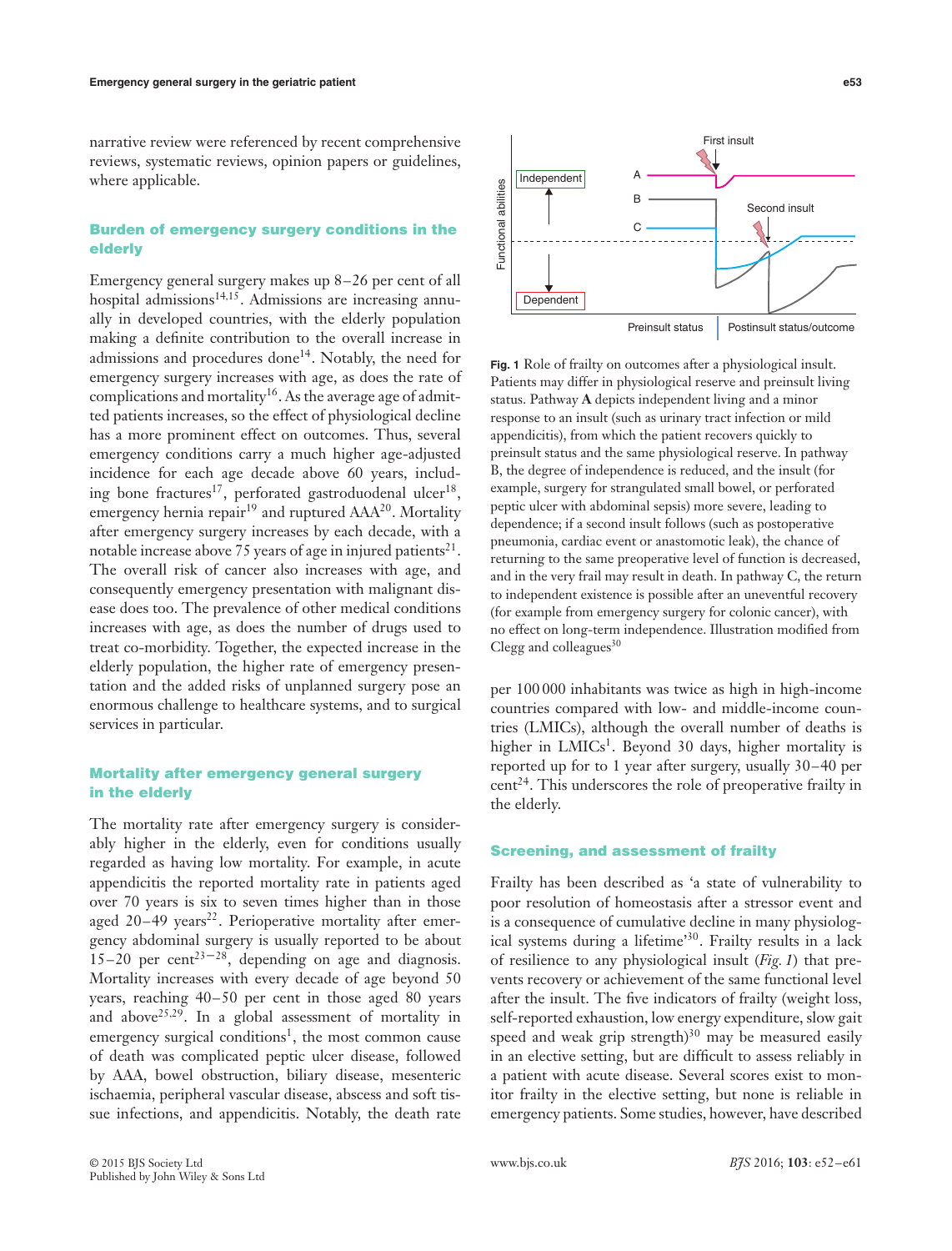promising results for further development pending validation in other cohorts.

Among these are recent studies<sup>31,32</sup> that compared a number of available frailty scores. In one study<sup>31</sup>, the diagnostic accuracy of six screening instruments for frailty was evaluated. The investigators compared the ability to predict outcome after emergency abdominal surgery. The screening instruments were all developed for elective surgery, except for the Triage Risk Screening Tool, which was developed for medical patients in the emergency room. The prevalence of frailty as determined by the screening tools varied from 50 to 80 per cent; their ability to predict postoperative morbidity and mortality also varied, with sensitivity for mortality ranging from 52 to 85 per cent. The Vulnerable Elderly Survey (VES-13) appeared to be accurate. Four of the six screening tests independently predicted postoperative mortality<sup>31</sup>.

A second study<sup>32</sup> used scoring systems developed for intensive care medicine and elective surgery, and analysed whether they could predict mortality in the frail elderly patient needing emergency surgery. The scoring systems varied in terms of sensitivity and estimated mortality, but the Acute Physiology And Chronic Health Evaluation (APACHE) II system had a sensitivity of 96 per cent in estimating postoperative mortality. Notably, the APACHE II risk score is used mainly in North America; it is frequently used for research purposes, and is a very comprehensive and labour-intensive tool to apply in clinical practice.

The Charlson Age–Co-morbidity Index (CACI) was developed from the Charlson Co-morbidity Index (CCI) to facilitate classification of co-morbidities in longitudinal studies<sup>33</sup>. The CACI weighs different medical conditions on a scale from 1 to 6; age is weighted +1 for every decade after 40 years. The CACI has been validated in several settings, including as a predictor of perioperative outcomes after acute surgical care<sup>33</sup>. In a study of acute surgical care<sup>33</sup>, but with most patients aged less than 65 years (i.q.r. 30–66 years), the authors showed that a higher CACI predicted both 30-day mortality and critical care admission. Whether this is applicable to the geriatric population is not yet proven.

One study34 assessed a modified version of the Canadian Study of Health and Aging Frailty Index and investigated the effect of increasing frailty on multiple outcomes, including wound infection, any infection and mortality. The Frailty Index was a strong and independent predictor of both morbidity and mortality. It was thought to be a useful preoperative screening tool for emergency patients aged over 60 years<sup>34</sup>.

Although acute abdominal surgery in elderly patients is becoming increasingly common, the literature on

prognostic factors for morbidity and mortality in these patients lags behind<sup>35</sup>. Further research is needed to help guide patient care and potentially improve outcomes.

#### **Predictors of mortality or futility**

Although age is related strongly to mortality, the presence of organ failure, including pulmonary disease, congestive cardiac failure, hypertension and renal failure, is an even stronger predictor of death<sup>22,36</sup>. This reflects the role of ageing in accumulating co-morbidity, as expressed in one study<sup>33</sup> where the CACI was a good predictor of 30-day mortality after emergency general surgery<sup>33</sup>. The CCI has also been validated as a useful tool in morbidity and mortality prediction for the elderly with acute conditions<sup>37</sup>.

Several scores have been assessed that might predict poor outcome after emergency surgery. Many risk scores attempt to be too generic, and others are too disease-specific. Thus they either fail to take into account the complexity of the disease or fail to achieve good predictive values across variable populations<sup>38</sup>. For perforated gastroduodenal ulcer, which is a high-incidence, high-risk surgical disease in the elderly<sup>39</sup>, there are more than ten suggested scores<sup>40</sup>, but none gives a robust prediction across studies<sup>27</sup>. The plethora of available scores testifies to the difficulty in achieving a unified approach. Indeed, the effect of chronological age and the presence of co-morbidity has not been associated consistently with poor outcomes across all studies<sup>41</sup>.

Several investigators have tried to combine a few risk factors to predict outcome. Among these factors are the American Society of Anesthesiologists (ASA) fitness grade and the nature of the procedure (elective, urgent or emergency) $42$ . In addition, more than one co-morbidity and new-onset organ failure are single risk factors predicting poor outcomes $43$ .

In an observational study<sup>44</sup>, mortality rose with increasing age for emergency surgery, high ASA grade (over III), in patients with anaemia or those with a high white blood cell count, and in those who underwent a palliative cancer procedure. The study showed a twofold to fourfold higher odds ratio for mortality after simple procedures such as appendicectomy and cholecystectomy.

When a large number of risk factors occur, such as high age, high ASA grade, presence of septic shock and preadmission dependent living, the perioperative mortality rate is very high. In this circumstance, one study<sup>45</sup> demonstrated that the chance of survival was less than 50 per cent in patients aged over 70 years, and below 10 per cent for those aged over 90 years. In the absence of any agreed and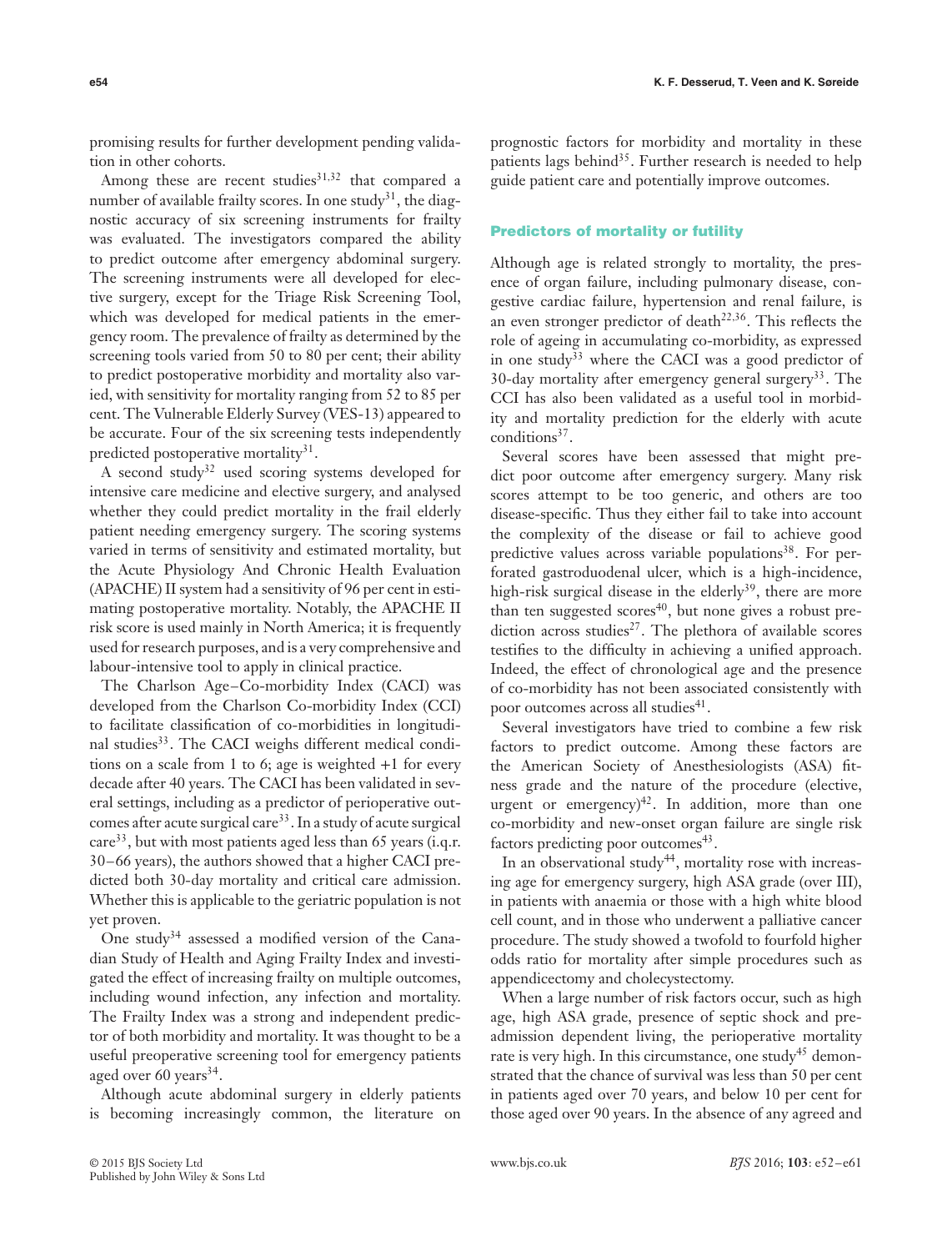#### **Emergency general surgery in the geriatric patient e55**



**Fig. 2** Creating a road map in the pathway of care. Caring for the geriatric patient with a surgical emergency is complex and needs to be tailored to the individual based on associated co-morbidity and frailty, disease severity, treatment alternatives and the wishes of the patient. Continued assessment of interventions and effect, timely and repeated communication, and cautious reflection on aspects of care should be incorporated into decision-making. ICU, intensive care unit

reliable score, these factors could be used to inform patients and their families of the risks of surgery, and could result in a decision for palliative care alone.

## **A care plan from admission to discharge**

In caring for the elderly patient who needs emergency surgery, there are a number of considerations to implement in the decision-making process (*Fig. 2*). First, the correct diagnosis may be difficult owing to the altered physical and mental status of the patient, as well as other conditions or medications masking symptoms or severity. Second, the choice of treatment may not always be as straightforward as for younger, fitter patients. Third, although age itself is no contraindication to surgery, the potential outcomes

may be different. In a geriatric patient the ability to live an independent life with minimal loss of function (but perhaps no cure of the disease) may take precedence over heroic life-extending therapeutic interventions. Although the elderly patient may tolerate an operation, they may not tolerate any subsequent complications, so tailoring the procedure by using a different risk–benefit ratio is necessary. This is a clinical setting where truly personalized medicine should come of age. Furthermore, as the prognosis may be unpredictable, ethical issues of care may emerge<sup>46</sup>. It is important to set realistic goals with both patient, caregivers and, if available, the next of  $\text{kin}^{47}$ . The latter is prudent to avoid unnecessary or futile treatments, and to prevent prolonged suffering and unnecessary procedures at the end of life.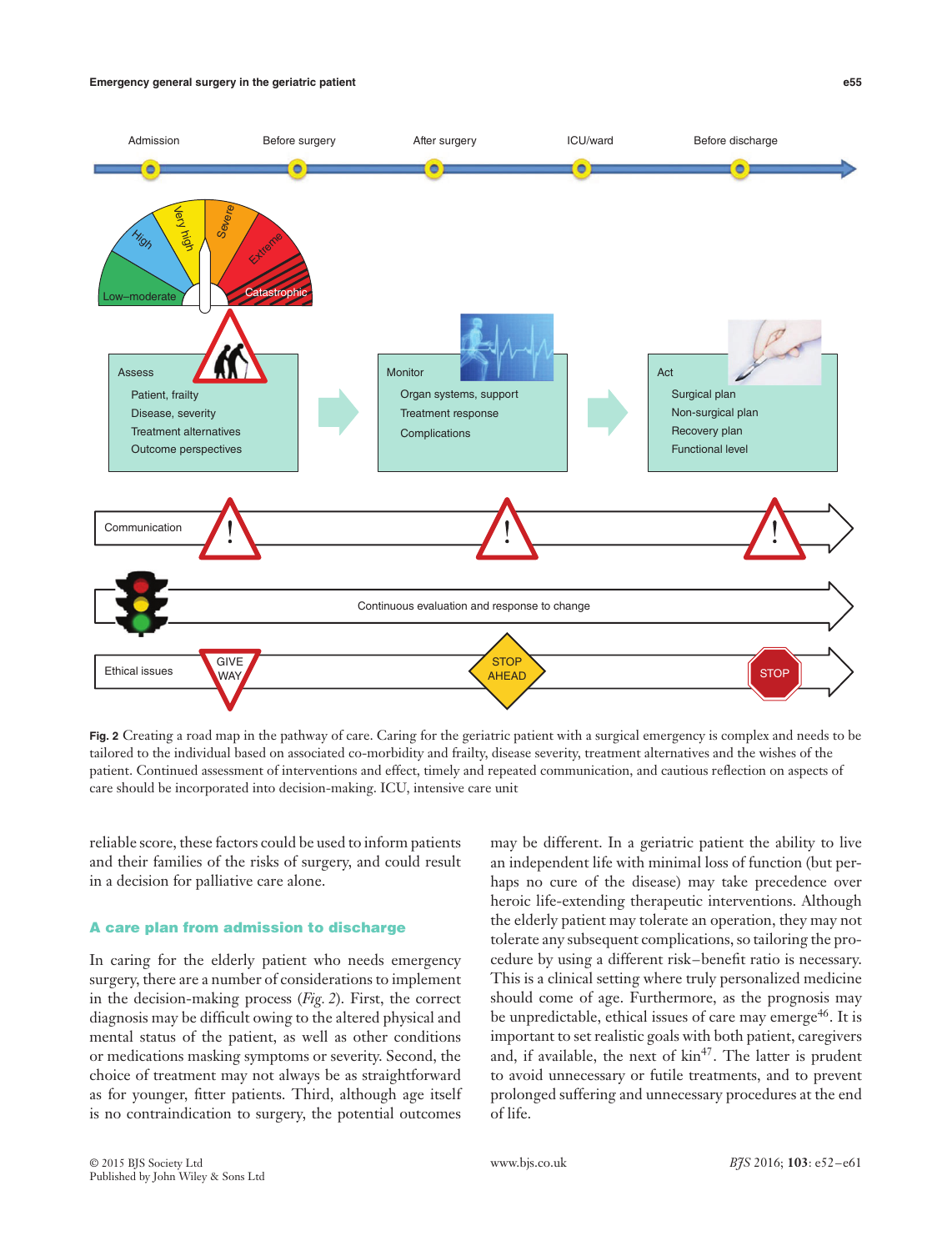# **Clinical assessment and preoperative optimization**

The acute abdomen remains a clinical challenge in the elderly patient. To distinguish which patients need surgery from non-surgical abdominal illnesses can be difficult. Less severe conditions can mimic major diagnoses requiring early intervention. Early diagnosis is essential, as delayed treatment can worsen outcome, as demonstrated for perforated peptic ulcer<sup>48</sup>. Use of urgent imaging (such as  $CT$ ) should be liberal as the long-term side-effect of radiation is less of a concern in the elderly. Efforts to explain to the patient the range of therapeutic alternatives, risks and possible outcomes should precede final decision-making. The objective in all patients should be to avoid unnecessary and non-beneficial treatment, and to maintain quality of life<sup>46</sup>*,*49*,*50. Optimal perioperative care improves the chance of patients returning to their place of residence after surgery. Furthermore, as in any urgent presentation, early resuscitation, treatment of sepsis and appropriate monitoring is of the essence<sup>51,52</sup>.

In the emergency situation, opportunities for preoperative optimization may be limited. A few considerations may still be prudent. Because elderly patients tolerate hypovolaemia poorly, it is wise to consider shock and hypoperfusion early. As learned from patients with traumatic injury, the systolic BP threshold suggesting shock may begin at 110 mmHg in the elderly, rather than the usual 90 mm $Hg<sup>53</sup>$ . As the elderly have reduced cardiovascular reserve, occult heart failure should not be forgotten; some drugs may affect heart rate, and it may be necessary to correct reduced contractility or afterload by means of vasopressors<sup>54</sup>. This is best done by invasive monitoring and echocardiography in critical care, and should be prioritized early during resuscitation and preparation for surgery. Elderly patients also have a higher prevalence of reduced pulmonary function, owing to ageing effects on the thoracic muscles and lung tissues, but also as a result of underlying disease such as chronic obstructive pulmonary disease, asthma, pulmonary fibrosis or congestive heart failure<sup>55</sup>. They may be at risk of pneumonia because of a reduced immune system and have a higher risk of aspiration, either from an obstructed gastrointestinal tract, or from cerebrovascular or neurological disease. Early considerations should include ensuring a patent airway and relieving gastric contents by means of a nasogastric tube. Renal insufficiency is also more prevalent with age, and is worsened by underlying diabetes, hypertension and drugs (including non-steroidal anti-inflammatory drugs)<sup>56</sup>. Hypovolaemia and decreased cardiac output may trigger or worsen renal insufficiency, and even cause renal failure in the acute setting. Ensuring proper hydration, attention to

drugs (types and doses), proper monitoring of urinary output and an adequate BP are crucial. For patients in critical care, a mean arterial BP over 60 mmHg is recommended to ensure renal perfusion $57$ . A multidisciplinary approach involving surgeons, geriatricians, radiologists, anaesthetists and other relevant specialties is important to agree treatment goals, optimize care and evaluate the response through the pathway of care (*Fig. 2*). It is recommended that this is an early priority during hospitalization<sup>49,58,59</sup>.

#### **Range of treatment alternatives**

Elderly patients should be assumed to have the mental capacity to make decisions about their treatment, until proven otherwise.Where patients obviously lack the cognitive capacity for informed decision-making, their relatives and carers must be involved to determine what treatment, if any, is in the patient's best interests.

Surgery should not be denied based on age alone. Indeed, studies have shown that selected elderly patients may tolerate major emergency surgery and recover well. Damage control surgery or abbreviated laparotomy to restore challenged physiology is a method learned from trauma that is now employed in emergency general surgery $60$ . A small study<sup>61</sup> including elderly patients (aged over 65 years) who had damage control surgery for non-trauma conditions found similar survival in elderly compared with younger patients.

Emergency surgery may be life-saving where death is likely without operation, such as for hollow viscus perforation or major bleeding. In other situations, where surgical treatment is the obvious option of choice in younger patients, less invasive alternatives may be discussed in the fragile elderly patient. Reports about various emergency conditions support this tailored approach. For example, in acute cholecystitis, urgent cholecystectomy may still be the preferred choice even in elderly patients. However, percutaneous drainage may be just as efficient in relieving symptoms in the high-risk elderly patient, and may represent a definite treatment $62$ .

Minimally invasive techniques and surgery under local anaesthesia make fewer demands on physiology; given that co-morbidity is a stronger predictor of outcome after surgery than age, this is a significant consideration in the elderly<sup>63</sup>. The risk–benefit balance between open surgery and minimally invasive approaches should be considered individually. As an example, mortality from a bleeding peptic ulcer has decreased considerably with the advent of endoscopic options, and transarterial angiography and embolization techniques to control bleeding<sup>64</sup>, whereas surgery for a bleeding ulcer in the elderly, frail and shocked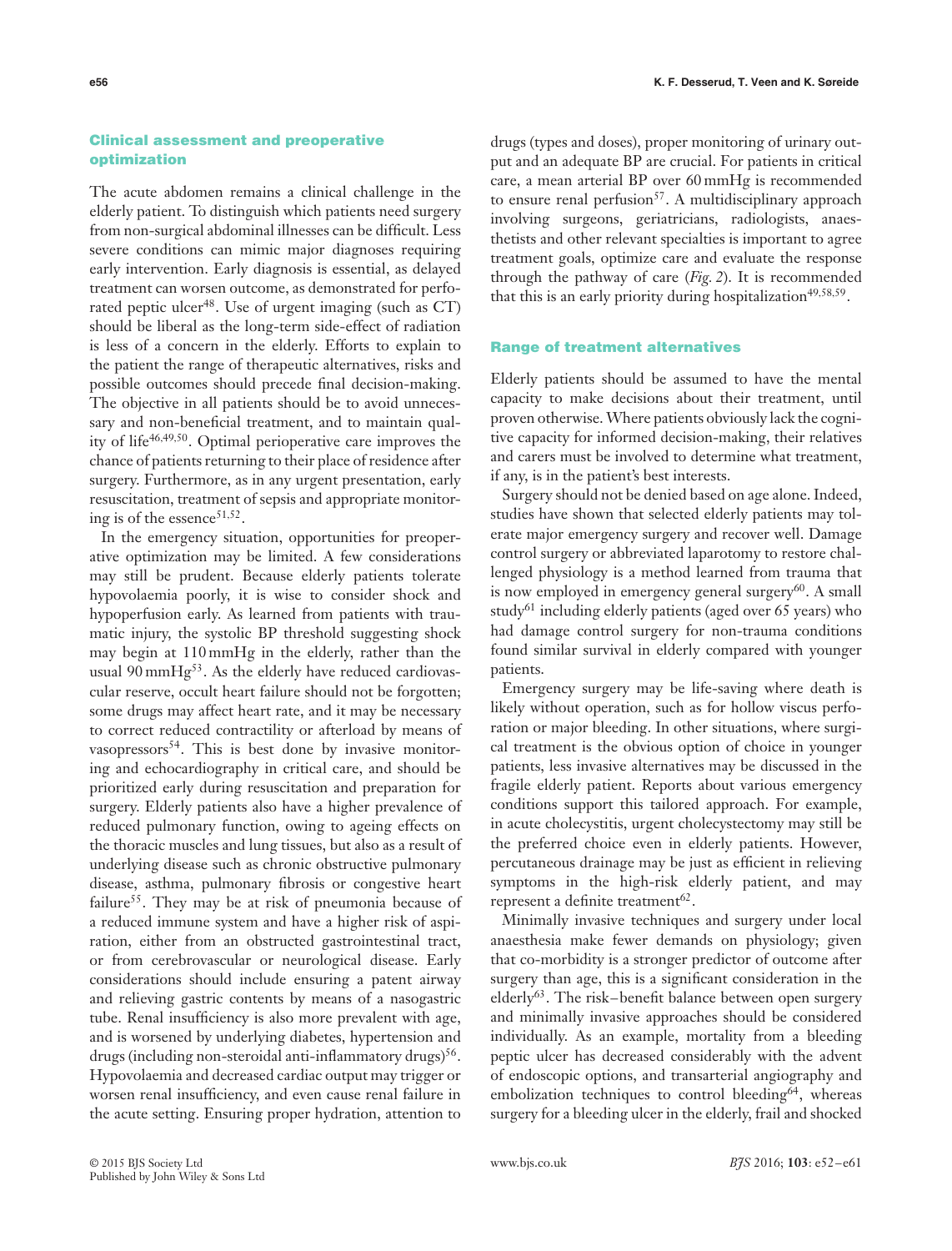|                                  | Considerations                                                                                                                                                                                                                                                                                                                                                             | Complexities                                                                                                                                                                                            |
|----------------------------------|----------------------------------------------------------------------------------------------------------------------------------------------------------------------------------------------------------------------------------------------------------------------------------------------------------------------------------------------------------------------------|---------------------------------------------------------------------------------------------------------------------------------------------------------------------------------------------------------|
| Patient's will and level of care | Oral or written will<br>Consult relatives or guardian                                                                                                                                                                                                                                                                                                                      | Mental awareness<br>Non-documented will<br>Proxy will                                                                                                                                                   |
| Do-not-resuscitate decisions     | Patient's will<br>Physician/surgeon experience<br>Expectations                                                                                                                                                                                                                                                                                                             | Communication<br><b>Expected outcomes</b><br>Preinsult level of function<br>Frailty assessment                                                                                                          |
| Withholding life support         | Still hope to get through<br>Is there a limitation in the care to be provided?<br>Organ system reserve limitations<br>Ward care: intravenous fluids, medications, antibiotics,<br>nutrition<br>High-dependency unit: ventilation and pressure support<br>Intensive care unit: no indication for invasive respiratory<br>support if weaning will be impossible or unlikely? | Caregivers' expectations versus patient's<br>expectations versus relatives' and carers'<br>expectations<br>Frailty assessment                                                                           |
| Withdrawing life support         | Poor prognosis<br>Non-responsive to ongoing treatment and no indication<br>to step up                                                                                                                                                                                                                                                                                      | Feeling of 'giving up'<br>Difficult to stop when started<br>Patient's wishes<br>Relatives' and carers' expectations and wishes<br>Caregiver perspectives                                                |
| End-of-life decisions            | Is the available treatment likely to be futile?<br>Too advanced disease<br>Focus on palliation rather than unfruitful intervention?                                                                                                                                                                                                                                        | No firm endpoints or few objective measures<br>Caregiver unwillingness<br>Patient, relative and carer unwillingness<br>False hopes<br><b>False expectations</b><br>Experience versus objective criteria |

**Table 1** Ethical considerations in the geriatric patient with an emergency condition

patient carried a very high risk of death in the past. In contrast, treatment of perforated peptic ulcer has seen fewer advances over the same interval<sup>39</sup>; it is still associated with a high mortality rate, particularly in the elderly. Non-surgical options have been described, but results were particularly poor in patients aged over  $70$  years<sup>65</sup>. Some authors still suggest this as an alternative in the elderly, but it remains poorly documented<sup>39</sup>. Where surgical and non-surgical treatment options are not balanced equally in terms of risk and benefit, management should be tailored to the individual patient and the underlying disease. The need for early reoperation is associated with prolonged hospital stay and very poor outcomes; the first surgical procedure should focus on functional solutions with the lowest risk of complication or reoperation.

## **Complications after surgery**

Perioperative complications are a very strong predictor of poor outcomes in geriatric surgery16*,*41*,*66–68. When complications follow emergency laparotomy, the mortality rate is increased over threefold<sup>41,69,70</sup>. This should be explained to patients and their families, and included in decision-making for further intervention or advanced care. Optimal surgical technique, avoiding large incisions, minimal tissue handling and shorter operations are hallmarks of successful surgery<sup>43</sup>.

#### **Postoperative care**

Postoperative delirium is common, but underdiagnosed, in elderly surgical patients, and delays rehabilitation<sup>49,71,72</sup>. It occurs in 7–13 per cent of patients after elective surgery, and up to 18 per cent after emergency surgery<sup>26,71</sup>. Older age and emergency surgery are two of 11 risk factors for development of postoperative delirium in intensive care<sup>72</sup>.

The American Geriatrics Society's Geriatrics for Specialists Initiative<sup>73</sup> recently suggested guidelines to improve prevention and treatment of delirium<sup>73</sup>. There were eight recommendations with strong evidence, including the use of interdisciplinary teams, early mobility and walking, avoiding restraints, sleep hygiene, and adequate nutrition, fluids and oxygen. Postoperative pain control, preferably without opioids, was also important. Perioperative pain is common and underappreciated in elderly surgical patients, particularly in those with cognitive impairment. The suggestions are supported by similar guidelines issued by other specialties<sup>49</sup>.

# **Long-term outcomes after emergency surgery**

Elderly patients who undergo emergency surgery may survive the initial treatment, but often suffer from complications due to co-morbidity, and with increased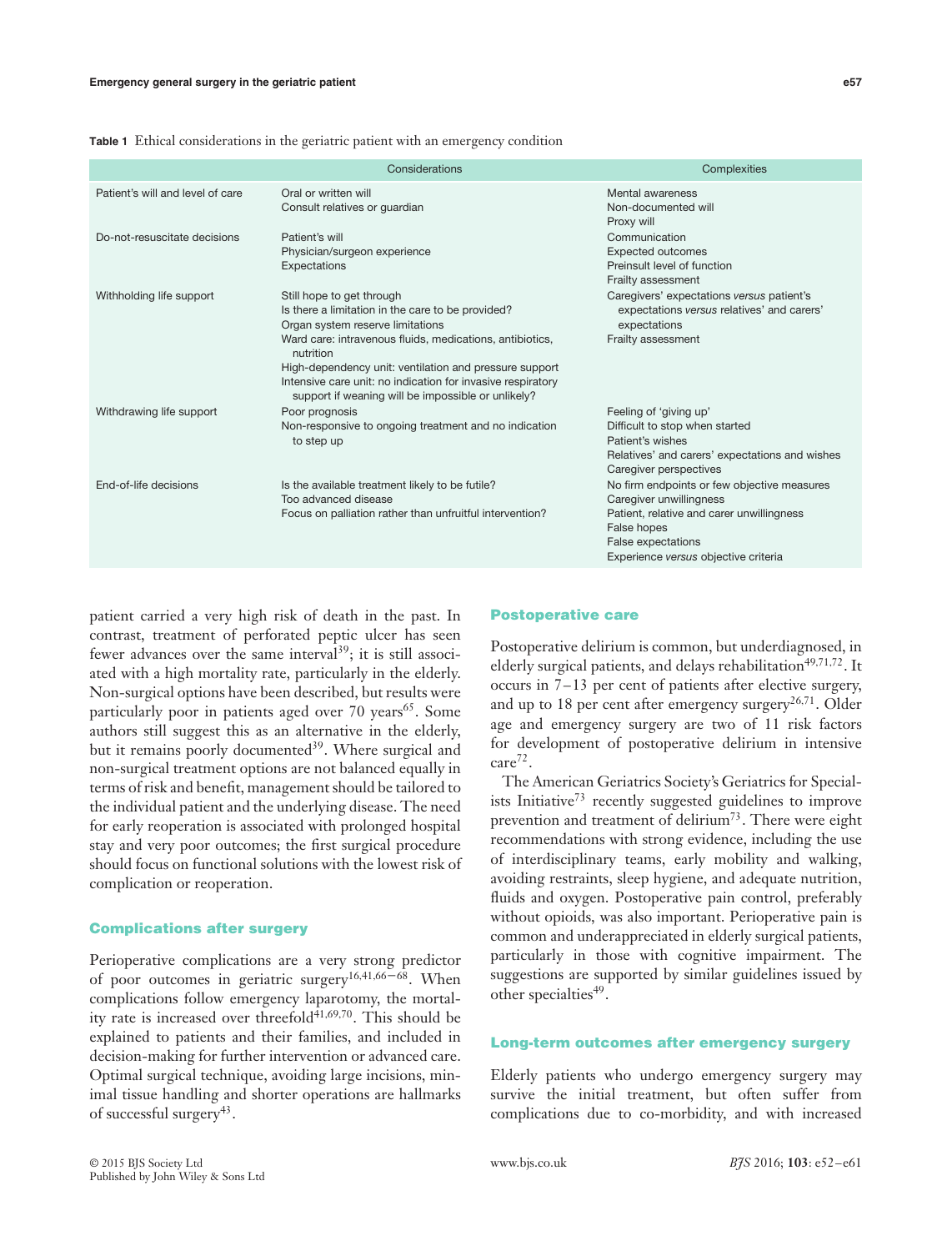long-term mortality<sup>74,75</sup>. A holistic focus with interdisciplinary assessment and care can reduce duration of hospital stay, intensive care admission, hospital readmission, mortality and costs<sup>58,59,76–79</sup>. The multidisciplinary care concept has yet to gain full acceptance in general surgery. Positive benefits can be extrapolated from orthopaedics, trauma surgery and, lately, acute care surgery services<sup>58,59,76–79</sup>. Involvement of nutritionists to optimize feeding and starting early mobilization are contributory. As many as 80 per cent of older hospitalized patients are either malnourished, or at risk of malnourishment<sup>80</sup>. Mobilization and physiotherapy can improve bowel function and reduce postoperative complications such as deep vein thrombosis and chest infection.

# **Palliation and end-of-life decisions**

Emergency surgical conditions in the elderly and frail patient bring a number of ethical issues (*Table 1*) that need to be monitored continuously through the pathway of care (*Fig. 2*) <sup>50</sup>*,*81–83. Although beyond the scope of this review, the explicit points of universal application have been addressed in several recent overviews<sup>46,50,84</sup>.

## **Research and future considerations**

Research in the emergency setting is difficult for several reasons, including the unplanned nature of presentation, the obstacles concerning informed consent, and the immediacy or urgency for intervention in many patients<sup>85</sup>. Elderly patients are grossly under-represented in clinical trials<sup>86</sup>, particularly in surgery. Like ethnic minorities and children, geriatric patients are less likely to be enrolled in acute care clinical research than middle-aged white people<sup>87,88</sup>. Some attempts have been made with success, in particular recruiting patients with hip fractures<sup>89</sup>. The experience needs to be expanded to a larger range of emergency conditions in order to provide the elderly with the best knowledge, respect and service possible.

## **Disclosure**

The authors declare no conflict of interest.

#### **References**

- 1 Stewart B, Khanduri P, McCord C, Ohene-Yeboah M, Uranues S, Vega Rivera F *et al*. Global disease burden of conditions requiring emergency surgery. *Br J Surg* 2014; **101**: e9–e22.
- 2 Shah AA, Haider AH, Zogg CK, Schwartz DA, Haut ER, Zafar SN *et al*. National estimates of predictors of outcomes

for emergency general surgery. *J Trauma Acute Care Surg* 2015; **78**: 482–490.

- 3 Haider AH, Obirieze A, Velopulos CG, Richard P, Latif A, Scott VK *et al*. Incremental cost of emergency *versus* elective surgery. *Ann Surg* 2015; **262**: 260–266.
- 4 Rich PB, Adams SD. Health care: economic impact of caring for geriatric patients. *Surg Clin North Am* 2015; **95**: 11–21.
- 5 Prince MJ, Wu F, Guo Y, Gutierrez Robledo LM, O'Donnell M, Sullivan R *et al*. The burden of disease in older people and implications for health policy and practice. *Lancet* 2015; **385**: 549–562.
- 6 Ogola GO, Gale SC, Haider A, Shafi S. The financial burden of emergency general surgery: national estimates 2010 to 2060. *J Trauma Acute Care Surg* 2015; **79**: 444–448.
- 7 Bergenfelz A, Søreide K. Improving outcomes in emergency surgery. *Br J Surg* 2014; **101**: e1–e2.
- 8 Stewart BT, Wong E, Gupta S, Bastola S, Shrestha S, Kushner AL *et al*. Surgical need in an ageing population: a cluster-based household survey in Nepal. *Lancet* 2015; **385**(Suppl 2): S5.
- 9 Ageing well: a global priority. *Lancet* 2012; **379**: 1274.
- 10 Wang XQ, Chen PJ. Population ageing challenges health care in China. *Lancet* 2014; **383**: 870.
- 11 Halaweish I, Alam HB. Changing demographics of the American population. *Surg Clin North Am* 2015; **95**: 1–10.
- 12 Shah AA, Haider AH, Riviello R, Zogg CK, Zafar SN, Latif A *et al*. Geriatric emergency general surgery: survival and outcomes in a low-middle income country. *Surgery* 2015; **158**: 562–569.
- 13 Stoneham M, Murray D, Foss N. Emergency surgery: the big three – abdominal aortic aneurysm, laparotomy and hip fracture. *Anaesthesia* 2014; **69**(Suppl 1): 700–780.
- 14 Gale SC, Shafi S, Dombrovskiy VY, Arumugam D, Crystal JS. The public health burden of emergency general surgery in the United States: a 10-year analysis of the Nationwide Inpatient Sample – 2001 to 2010. *J Trauma Acute Care Surg* 2014; **77**: 202–208.
- 15 Bruns BR, Tesoriero R, Narayan M, Klyushnenkova EN, Chen H, Scalea TM *et al*. Emergency general surgery: defining burden of disease in the State of Maryland. *Am Surg* 2015; **81**: 829–834.
- 16 Deiner S, Westlake B, Dutton RP. Patterns of surgical care and complications in elderly adults. *J Am Geriatr Soc* 2014; **62**: 829–835.
- 17 Meling T, Harboe K, Søreide K. Incidence of traumatic long-bone fractures requiring in-hospital management: a prospective age- and gender-specific analysis of 4890 fractures. *Injury* 2009; **40**: 1212–1219.
- 18 Thorsen K, Søreide JA, Kvaloy JT, Glomsaker T, Søreide K. Epidemiology of perforated peptic ulcer: age- and gender-adjusted analysis of incidence and mortality. *World J Gastroenterol* 2013; **19**: 347–354.
- 19 Beadles CA, Meagher AD, Charles AG. Trends in emergent hernia repair in the United States. *JAMA Surg* 2015; **150**: 194–200.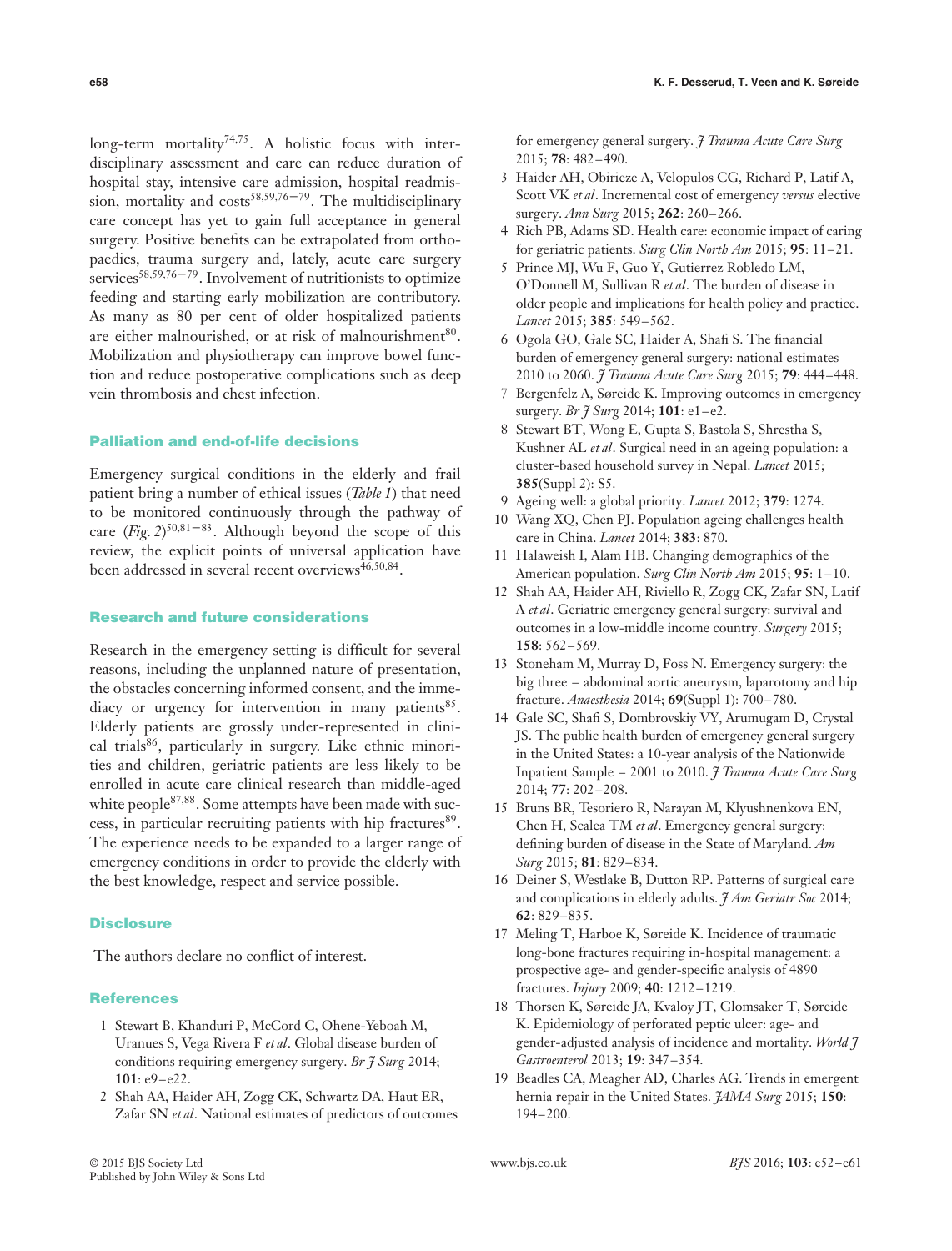- 20 Reite A, Søreide K, Ellingsen CL, Kvaløy JT, Vetrhus M. Epidemiology of ruptured abdominal aortic aneurysms in a well-defined Norwegian population with trends in incidence, intervention rate, and mortality. *J Vasc Surg* 2015; **61**: 1168–1174.
- 21 Hashmi A, Ibrahim-Zada I, Rhee P, Aziz H, Fain MJ, Friese RS *et al*. Predictors of mortality in geriatric trauma patients: a systematic review and meta-analysis. *J Trauma Acute Care Surg* 2014; **76**: 894–901.
- 22 Andersson RE. Short and long-term mortality after appendectomy in Sweden 1987 to 2006. Influence of appendectomy diagnosis, sex, age, co-morbidity, surgical method, hospital volume, and time period. A national population-based cohort study. *World J Surg* 2013; **37**: 974–981.
- 23 Ukkonen M, Kivivuori A, Rantanen T, Paajanen H. Emergency abdominal operations in the elderly: a multivariate regression analysis of 430 consecutive patients with acute abdomen. *World J Surg* 2015 [Epub ahead of print].
- 24 Rangel EL, Cooper Z, Olufajo OA, Reznor G, Lipsitz SR, Salim A *et al*. Mortality after emergency surgery continues to rise after discharge in the elderly: predictors of 1-year mortality. *J Trauma Acute Care Surg* 2015; **79**: 349–358.
- 25 Symons NR, Moorthy K, Almoudaris AM, Bottle A, Aylin P, Vincent CA *et al*. Mortality in high-risk emergency general surgical admissions. *Br J Surg* 2013; **100**: 1318–1325.
- 26 Blansfield JA, Clark SC, Hofmann MT, Morris JB. Alimentary tract surgery in the nonagenarian: elective *vs.* emergent operations. *J Gastrointest Surg* 2004; **8**: 539–542.
- 27 Thorsen K, Søreide JA, Søreide K. What is the best predictor of mortality in perforated peptic ulcer disease? A population-based, multivariable regression analysis including three clinical scoring systems. *J Gastrointest Surg* 2014; **18**: 1261–1268.
- 28 Saunders DI, Murray D, Pichel AC, Varley S, Peden CJ; UK Emergency Laparotomy Network. Variations in mortality after emergency laparotomy: the first report of the UK Emergency Laparotomy Network. *Br J Anaesth* 2012; **109**: 368–375.
- 29 Svenningsen P, Manoharan T, Foss NB, Lauritsen ML, Bay-Nielsen M. Increased mortality in the elderly after emergency abdominal surgery. *Dan Med J* 2014; **61**: A4876.
- 30 Clegg A, Young J, Iliffe S, Rikke MO, Rockwood K. Frailty in elderly people. *Lancet* 2013; **381**: 752–762.
- 31 Kenig J, Zychiewicz B, Olszewska U, Barczynski M, Nowak W. Six screening instruments for frailty in older patients qualified for emergency abdominal surgery. *Arch Gerontol Geriatr* 2015; **61**: 437–442.
- 32 Ozban M, Birsen O, Senel M, Ozden A, Kabay B. The analysis of scoring systems predicting mortality in geriatric emergency abdominal surgery. *Ulus Travma Acil Cerrahi Derg* 2015; **21**: 182–186.
- 33 St-Louis E, Iqbal S, Feldman LS, Sudarshan M, Deckelbaum DL, Razek TS *et al*. Using the age-adjusted Charlson comorbidity index to predict outcomes in

emergency general surgery. *J Trauma Acute Care Surg* 2015; **78**: 318–323.

- 34 Farhat JS, Velanovich V, Falvo AJ, Horst HM, Swartz A, Patton JH Jr *et al*. Are the frail destined to fail? Frailty index as predictor of surgical morbidity and mortality in the elderly. *J Trauma Acute Care Surg* 2012; **72**: 1526–1530.
- 35 Davis P, Hayden J, Springer J, Bailey J, Molinari M, Johnson P *et al*. Prognostic factors for morbidity and mortality in elderly patients undergoing acute gastrointestinal surgery: a systematic review. *Can J Surg* 2014; **57**: E44–E52.
- 36 Smith MC, Boylan MR, Tam SF, Lee R, Alfonso AE, Sugiyama G. End-stage renal disease increases the risk of mortality after appendectomy. *Surgery* 2015; **158**: 722–727.
- 37 Frenkel WJ, Jongerius EJ, Mandjes-van Uitert MJ, van Munster BC, de Rooij SE. Validation of the Charlson Comorbidity Index in acutely hospitalized elderly adults: a prospective cohort study. *J Am Geriatr Soc* 2014; **62**:  $342 - 346$
- 38 Søreide K, Thorsen K, Søreide JA. Predicting outcomes in patients with perforated gastroduodenal ulcers: artificial neural network modelling indicates a highly complex disease. *Eur J Trauma Emerg Surg* 2014; **1**: 91–98.
- 39 Søreide K, Thorsen K, Harrison EM, Bingener J, Møller MH, Ohene-Yeboah M *et al*. Perforated peptic ulcer. *Lancet* 2015; **386**: 1288–1298.
- 40 Thorsen K, Søreide JA, Søreide K. Scoring systems for outcome prediction in patients with perforated peptic ulcer. *Scand J Trauma Resusc Emerg Med* 2013; **21**: 25.
- 41 Merani S, Payne J, Padwal RS, Hudson D, Widder SL, Khadaroo RG. Predictors of in-hospital mortality and complications in very elderly patients undergoing emergency surgery. *World J Emerg Surg* 2014; **9**: 43.
- 42 Glance LG, Lustik SJ, Hannan EL, Osloer TM, Mukamel DB, Qian F *et al*. The Surgical Mortality Probability Model: derivation and validation of a simple risk prediction rule for noncardiac surgery. *Ann Surg* 2012; **255**: 696–702.
- 43 Abbas SM, Kahokehr A, Mahmoud M, Hill AG. The Simple Prognostic Index (SPI) – a pathophysiologic prognostic scoring tool for emergency laparotomy. *J Surg Res* 2010; **163**: e59–e65.
- 44 Duron JJ, Duron E, Dugue T, Pujol J, Muscari F, Collet D *et al*. Risk factors for mortality in major digestive surgery in the elderly: a multicenter prospective study. *Ann Surg* 2011; **254**: 375–382.
- 45 Al-Temimi MH, Griffee M, Enniss TM, Preston R, Vargo D, Overton S *et al*. When is death inevitable after emergency laparotomy? Analysis of the American College of Surgeons National Surgical Quality Improvement Program database. *J Am Coll Surg* 2012; **215**: 503–511.
- 46 Søreide K, Desserud KF. Emergency surgery in the elderly: the balance between function, frailty, fatality and futility. *Scand J Trauma Resusc Emerg Med* 2015; **23**: 10.
- 47 Smith AK, Williams BA, Lo B. Discussing overall prognosis with the very elderly. *N Engl J Med* 2011; **365**: 2149–2151.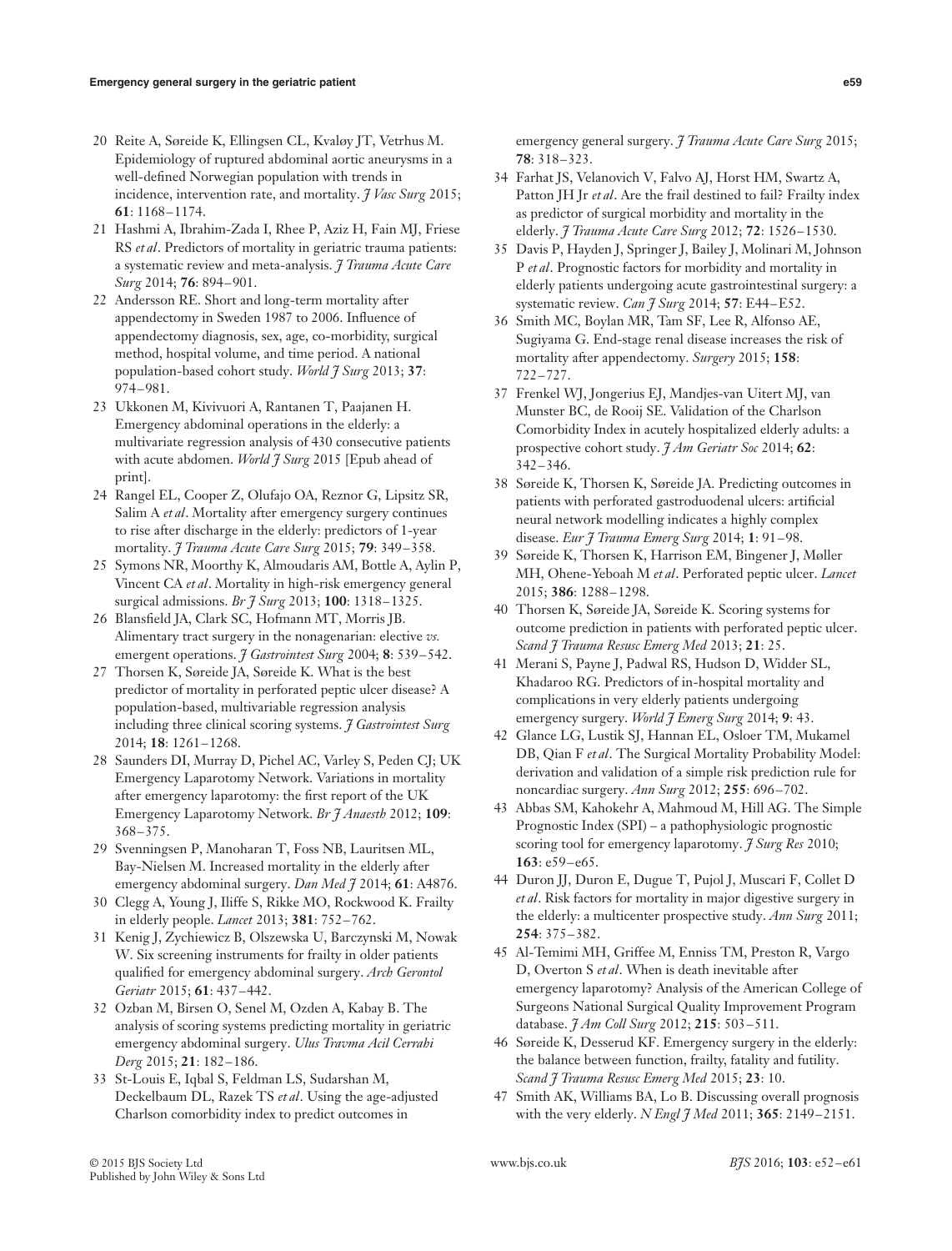- 48 Buck DL, Vester-Andersen M, Møller MH. Surgical delay is a critical determinant of survival in perforated peptic ulcer. *Br J Surg* 2013; **100**: 1045–1049.
- 49 Griffiths R, Beech F, Brown A, Dhesi J, Foo I, Goodall J *et al*. Peri-operative care of the elderly 2014: Association of Anaesthetists of Great Britain and Ireland. *Anaesthesia* 2014; **69**(Suppl 1): 81–98.
- 50 Cooper Z, Courtwright A, Karlage A, Gawanda A, Block S. Pitfalls in communication that lead to nonbeneficial emergency surgery in elderly patients with serious illness: description of the problem and elements of a solution. *Ann Surg* 2014; **260**: 949–957.
- 51 Peden C, Scott MJ. Anesthesia for emergency abdominal surgery. *Anesthesiol Clin* 2015; **33**: 209–221.
- 52 Huddart S, Peden CJ, Swart M, McCormick B, Dickinson M, Mohammed MA *et al*. Use of a pathway quality improvement care bundle to reduce mortality after emergency laparotomy. *Br J Surg* 2015; **102**: 57–66.
- 53 Brown JB, Gestring ML, Forsythe RM, Stassen NA, Billiar TR, Peitzmann AB *et al*. Systolic blood pressure criteria in the National Trauma Triage Protocol for geriatric trauma: 110 is the new 90. *J Trauma Acute Care Surg* 2015; **78**: 352–359.
- 54 Martin RS, Farrah JP, Chang MC. Effect of aging on cardiac function plus monitoring and support. *Surg Clin North Am* 2015; **95**: 23–35.
- 55 Ramly E, Kaafarani HM, Velmahos GC. The effect of aging on pulmonary function: implications for monitoring and support of the surgical and trauma patient. *Surg Clin North Am* 2015; **95**: 53–69.
- 56 Baldea AJ. Effect of aging on renal function plus monitoring and support. *Surg Clin North Am* 2015; **95**: 71–83.
- 57 Joannidis M, Druml W, Forni LG, Groeneveld AB, Honore P, Oudemans-van Straaten HM *et al*. Prevention of acute kidney injury and protection of renal function in the intensive care unit. Expert opinion of the Working Group for Nephrology, ESICM. *Intensive Care Med* 2010; **36**: 392–411.
- 58 Mangram AJ, Shifflette VK, Mitchell CD, Johnson VA, Lorenzo M, Truitt MS *et al*. The creation of a geriatric trauma unit 'G-60'. *Am Surg* 2011; **77**: 1144–1146.
- 59 Carpenter CR, Platts-Mills TF. Evolving prehospital, emergency department, and 'inpatient' management models for geriatric emergencies. *Clin Geriatr Med* 2013; **29**: 31–47.
- 60 Weber DG, Bendinelli C, Balogh ZJ. Damage control surgery for abdominal emergencies. *Br J Surg* 2014; **101**: e109–e118.
- 61 Subramanian A, Balentine C, Palacio CH, Sansqiry S, Berger DH, Awad SS. Outcomes of damage-control celiotomy in elderly nontrauma patients with intra-abdominal catastrophes. *Am J Surg* 2010; **200**: 783–788.
- 62 Ni Q, Chen D, Xu R, Shang D. The efficacy of percutaneous transhepatic gallbladder drainage on acute cholecystitis in high-risk elderly patients based on the Tokyo

guidelines: a retrospective case–control study. *Medicine (Baltimore)* 2015; **94**: e1442.

- 63 Preston SD, Southall AR, Nel M, Das SK. Geriatric surgery is about disease, not age. *J R Soc Med* 2008; **101**: 409–415.
- 64 Lu Y, Loffroy R, Lau JY, Barkun A. Multidisciplinary management strategies for acute non-variceal upper gastrointestinal bleeding. *Br J Surg* 2014; **101**: e34–e50.
- 65 Crofts TJ, Park KG, Steele RJ, Chung SS, Li AK. A randomized trial of nonoperative treatment for perforated peptic ulcer. *N Engl J Med* 1989; **320**: 970–973.
- 66 Kristjansson SR, Farinella E, Gaskell S, Audisio RA. Surgical risk and post-operative complications in older unfit cancer patients. *Cancer Treat Rev* 2009; **35**: 499–502.
- 67 Cauley CE, Panizales MT, Reznor G, Haynes AB, Havens JM, Kelley E *et al*. Outcomes after emergency abdominal surgery in patients with advanced cancer: opportunities to reduce complications and improve palliative care. *J Trauma Acute Care Surg* 2015; **79**: 399–406.
- 68 McCoy CC, Englum BR, Keenan JE, Vaslef SN, Shapiro ML, Scarborough JE. Impact of specific postoperative complications on the outcomes of emergency general surgery patients. *J Trauma Acute Care Surg* 2015; **78**: 912–918.
- 69 Speicher PJ, Lagoo-Deenadayalan SA, Galanos AN, Pappas TN, Scarborough JE. Expectations and outcomes in geriatric patients with do-not-resuscitate orders undergoing emergency surgical management of bowel obstruction. *JAMA Surg* 2013; **148**: 23–28.
- 70 Chow WB, Merkow RP, Cohen ME, Bilimoria KY, Ko CY. Association between postoperative complications and reoperation for patients undergoing geriatric surgery and the effect of reoperation on mortality. *Am Surg* 2012; **78**: 1137–1142.
- 71 Ansaloni L, Catena F, Chattat R, Fortuna D, Franceschi C, Mascitti P *et al*. Risk factors and incidence of postoperative delirium in elderly patients after elective and emergency surgery. *Br J Surg* 2010; **97**: 273–280.
- 72 Zaal IJ, Devlin JW, Peelen LM, Slooter AJ. A systematic review of risk factors for delirium in the ICU. *Crit Care Med* 2015; **43**: 40–47.
- 73 American Geriatrics Society Expert Panel on Postoperative Delirium in Older Adults. American Geriatrics Society abstracted clinical practice guideline for postoperative delirium in older adults. *J Am Geriatr Soc* 2015; **63**: 142–150.
- 74 Hwabejire JO, Kaafarani HM, Lee J, Yeh DD, Fagenholz P, King DR *et al*. Patterns of injury, outcomes, and predictors of in-hospital and 1-year mortality in nonagenarian and centenarian trauma patients. *JAMA Surg* 2014; **149**: 1054–1059.
- 75 Gazala S, Tul Y, Wagg A, Widder SL, Khadaroo RG; Acute Care and Emergency Surgery Group. Quality of life and long-term outcomes of octo- and nonagenarians following acute care surgery: a cross sectional study. *World J Emerg Surg* 2013; **8**: 23.